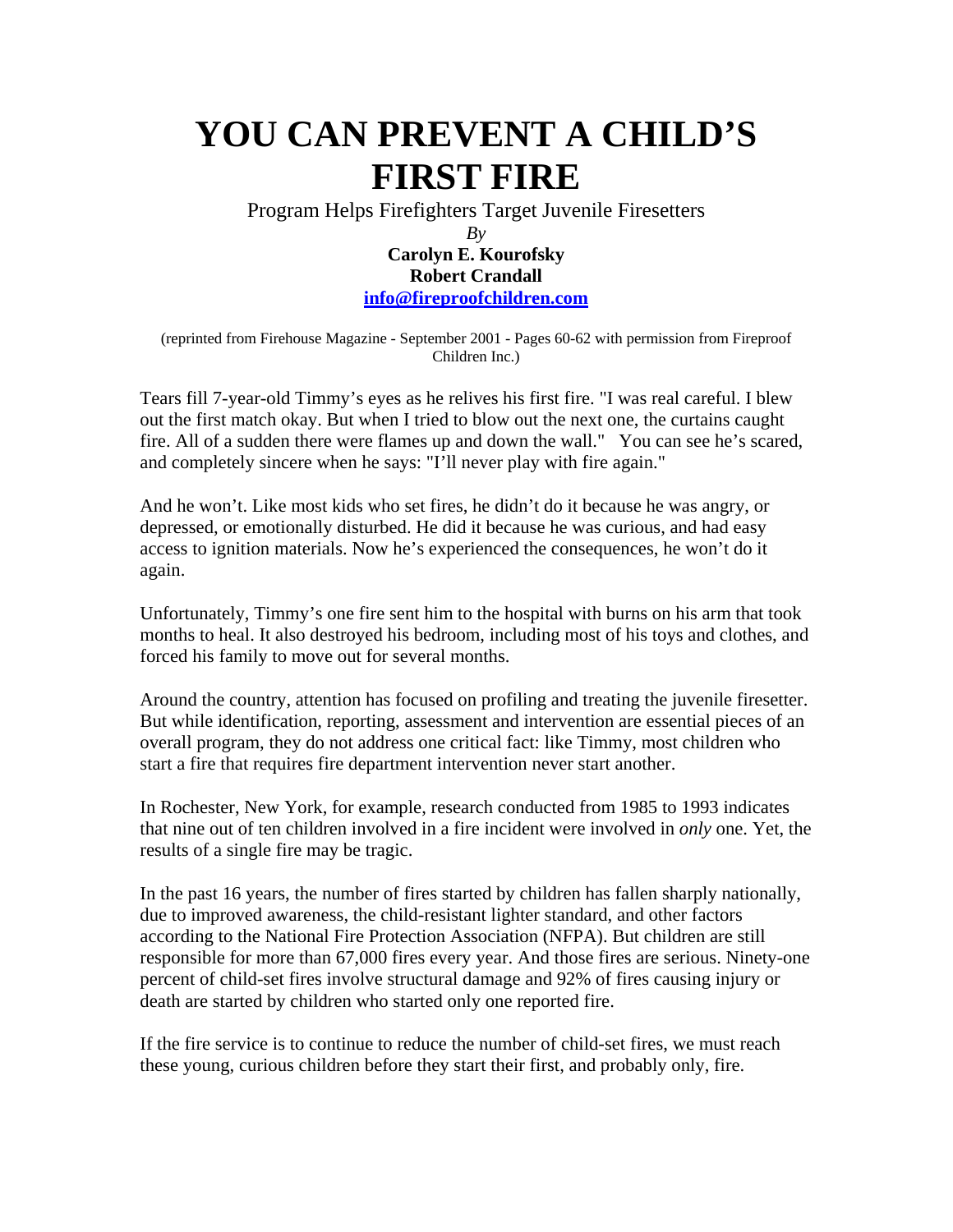This October, for Fire Prevention Week, fire departments across the country will try to reach these children by going into classrooms with a 20-minute presentation that could be summarized as: "Don't play with fire." Most children will "hear" this message the same way they "hear" most adult instructions: "Clean your room, come right home after school, stop teasing your sister." The same old words, once a year, simply aren't enough.

The Fireproof Children team in Rochester has been working on the problem of juvenile firesetting for nearly 20 years, conducting extensive research and developing a highly successful intervention program. By implementing these interventions, the Rochester Fire Department reduced repeat firesetting in the community by 74%.

Recently we've turned our attention to preventing that first fire. Here's what we've learned about how all firefighters can be truly effective in preventing child-set fires.

1. **Be just as committed to preventing fires as to fighting them.** You know the thrill of saving a child from a fire that swept through her home. But that's nothing compared to knowing you helped prevent such a fire from ever happening. You can be a hero without putting out a fire.

Prevention is the work of the entire fire department*,* not just the juvenile fire investigator or public education officer. You don't need a degree in education or experience in formal presentations to do it. Some of the best methods are informal, as we describe below.

2. **Start early.** It's nearly impossible to start fire prevention education too soon. Although many of us think of a "juvenile firesetter" as a troubled adolescent, children under the age of five start one in four fires (See Firefighter's Complete Juvenile Firesetter Handbook, published by Fireproof Children Company, Rochester, NY). Children under ten start two of three fires. Most do so out of curiosity, not because of psychological problems.

Fires set by very young children have tragic results. Almost 80% of the fires started by preschool children caused structural damage - more than twice the rate of structural damage in the fires started by children five and older. The chance of injury resulting from a fire started by a child under five is three times the chance of injury in a fire started by an older child. The chance of death in a fire started by a preschool child is 27 times the chance of death from a fire started by a child five or older (Rochester Fire Department data).

Young children have a very poor understanding of fire and surprisingly easy access to ignition materials. They do not understand the risks involved. Their first experience with fire is usually the candles on their birthday cake or the campfire at a family outing. They associate fire with food, comfort, and fun. They also think it's easy to control. Look how easily they blow out those birthday candles!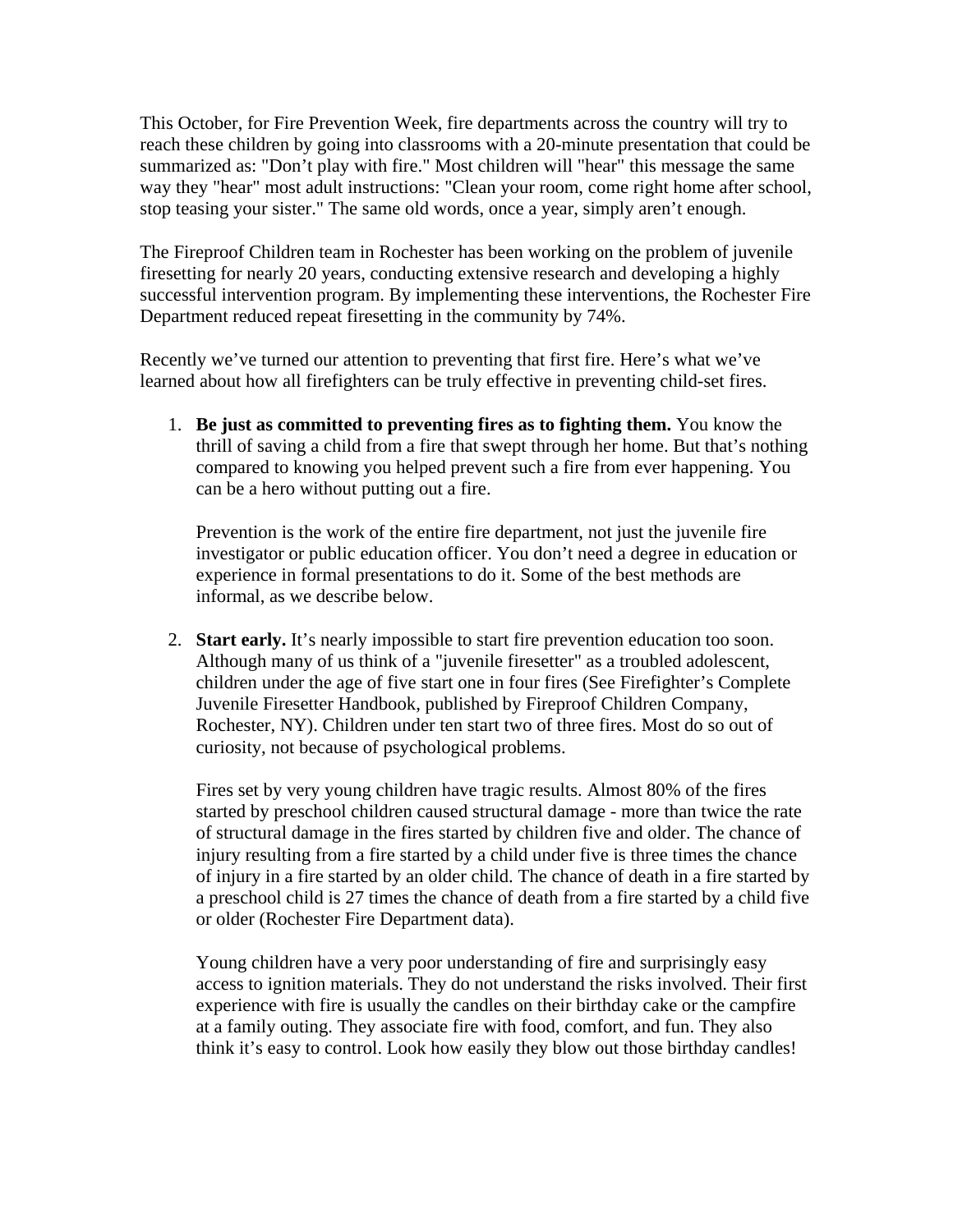They also have surprisingly easy access to ignition tools. We found that in a representative sample of Rochester City School District students, 48% reported they had ready access to matches - that they could "get one if they wanted to." (See Children and Fire: Rochester Fire Related Youth Project Progress Report, 1986). In two thirds of the cases reported to the Rochester Fire Department, investigators noted that matches and lighters were "always available" to the children – even after a fire.

Educating parents and other adults about supervision, and keeping these materials inaccessible to children, is important in preventing child-set fires. But children must be taught that matches and lighters are for adults only, and that they should "tell a grown-up" if they come across such materials.

One method we have found effective is to connect matches and lighters to other adult tools. Ask children what power tools their parents use at home and they're always eager to list them. They're usually quick to admit that adult tools, especially potentially dangerous ones like power tools, are not for children. We emphasize that matches and lighters are also adult tools, and just as dangerous as power tools.

3. **Treat every response or interaction as an opportunity to prevent future emergencies.** Firefighters are trained to respond quickly to emergencies, and address the immediate danger: check the source of the smoke, put out the fire. But your job's not done until you take the opportunity to anticipate and prevent future problems.

Whenever you interact with the community, whether it's an emergency response or a building inspection, approach it as an opportunity to educate. Check for a working smoke detector. Check for possible fire hazards.

Talk with families about steps they can take to make their homes safer. This should include escape routes, having a meeting place in the event of a fire, and the importance of conducting Exit Drills in The Home (E.D.I.T.H.). This should also include controlling access to ignition materials. It is important to talk with the parents about children's fireplay, and with the children about fire being an adult tool.

4. **Build a relationship with your community.** Get out into your neighborhood and introduce yourself. The people of your district should know who their firefighters are, and you should know them. When you interact at times other than an emergency, you build trust and develop productive relationships to make a neighborhood safer. Encourage people, especially families with children, to stop by the firehouse with questions or just to say hello. Be sure the firehouse is on the mailing list of your local organizations, and attend neighborhood association meetings, district planning meetings, and community events.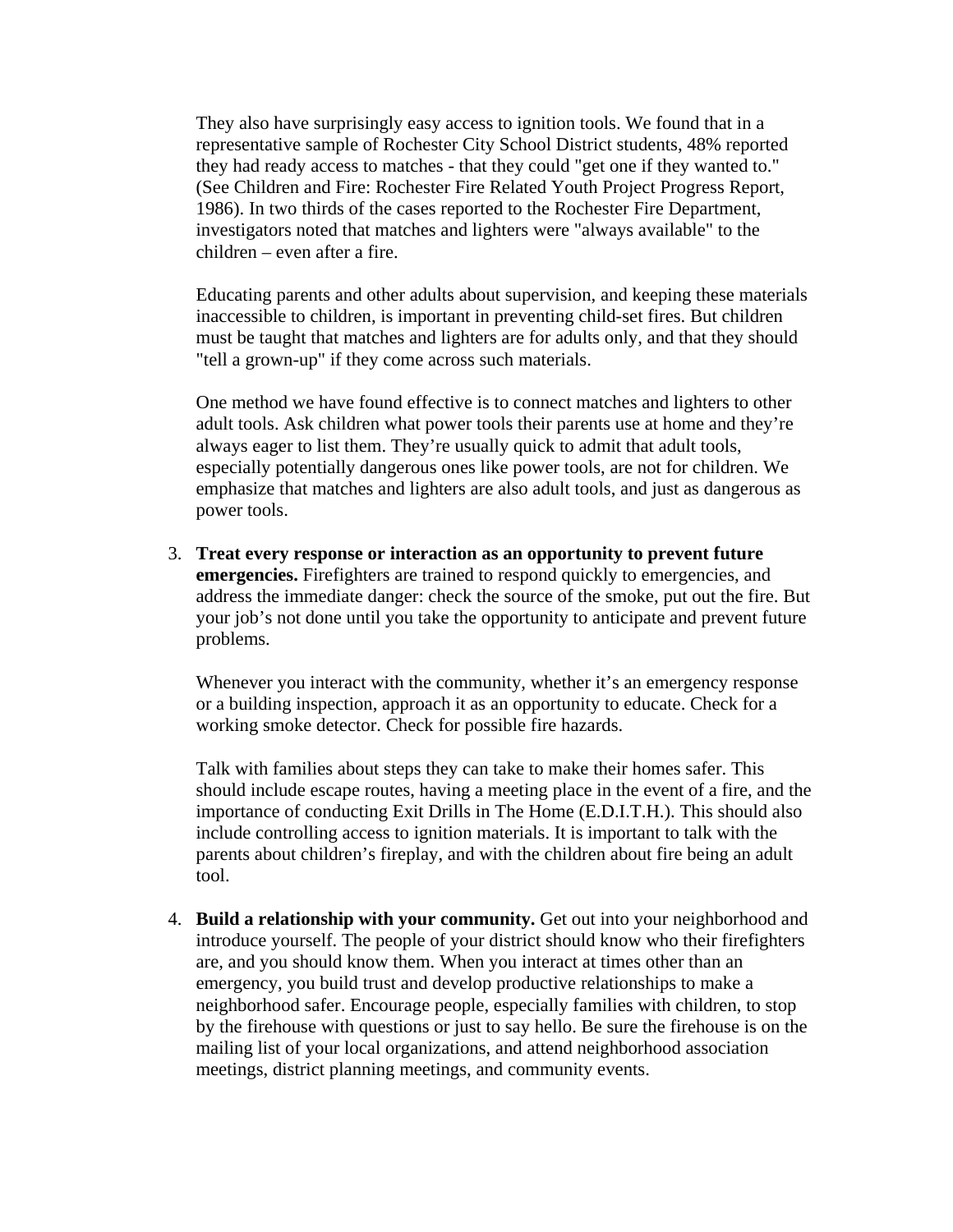Get to know the principals and teachers of your district's schools. It's important they know you by name, and know you're available to meet any time. Set up periodic school visits. Just having lunch with the kids and reading them a story can be more effective than formal presentations. When they feel comfortable with you, kids will ask questions and express concerns. Answering these, you will give them messages they remember much better than any "lecture."

When they get to know you as a friend, kids are more likely to listen to and follow your suggestions. If a child in your district comes up to you and says: "I remember you from school!" it's likely he or she also remembers some of the important things you discussed.

Often, the benefits of your regular visits to the classroom will be long-term and not immediately visible. Sometimes, though, they are immediate and striking. For example, as part of our Adopt-a-School program in Rochester, we visited firstgrade classes. We gave the kids a homework assignment--go home after school that very day and check their smoke detectors, and tell their teacher if there was no working detector in their home. We asked the teacher to call us at the firehouse if any kids reported a problem.

The next day, the teacher called to say that three kids had advised her there was no working smoke detector at home. We went to each house that afternoon conducting a home safety check, discussing ways they could help keep their family safe from fire. We installed new smoke detectors in two homes and a battery in a detector of the third. Each family was surprised to see our fire truck stopping at their home, and grateful we installed a working smoke detector.

The night following our visit, a mother in one of these homes was cooking dinner when she was distracted by a telephone call. She had been on the telephone less than a minute when she heard the new smoke detector go off in the upstairs hallway. She ran to the stairway to find black smoke pouring from the kitchen, where the pan she had been heating was starting to burn. She was able to put a cover over the pan and turn off the heat.

Later, she told us: "That night as I was washing the smoke stains off the kitchen ceiling I realized that if a few more seconds had gone by I probably would not have been able to enter the kitchen or maybe even the stairway to the bedroom where my 6-month-old baby was napping. Please tell the crew thanks for being there when we really needed you!"

5. **Use engaging, age-appropriate educational materials.** Good materials make your job of fire prevention easy, effective, and rewarding. Remember, you don't have to "be a teacher" yourself. When you supply the materials, you work with teachers, daycare providers and childcare professionals to bring a fire prevention message that fits easily into normal classroom routine.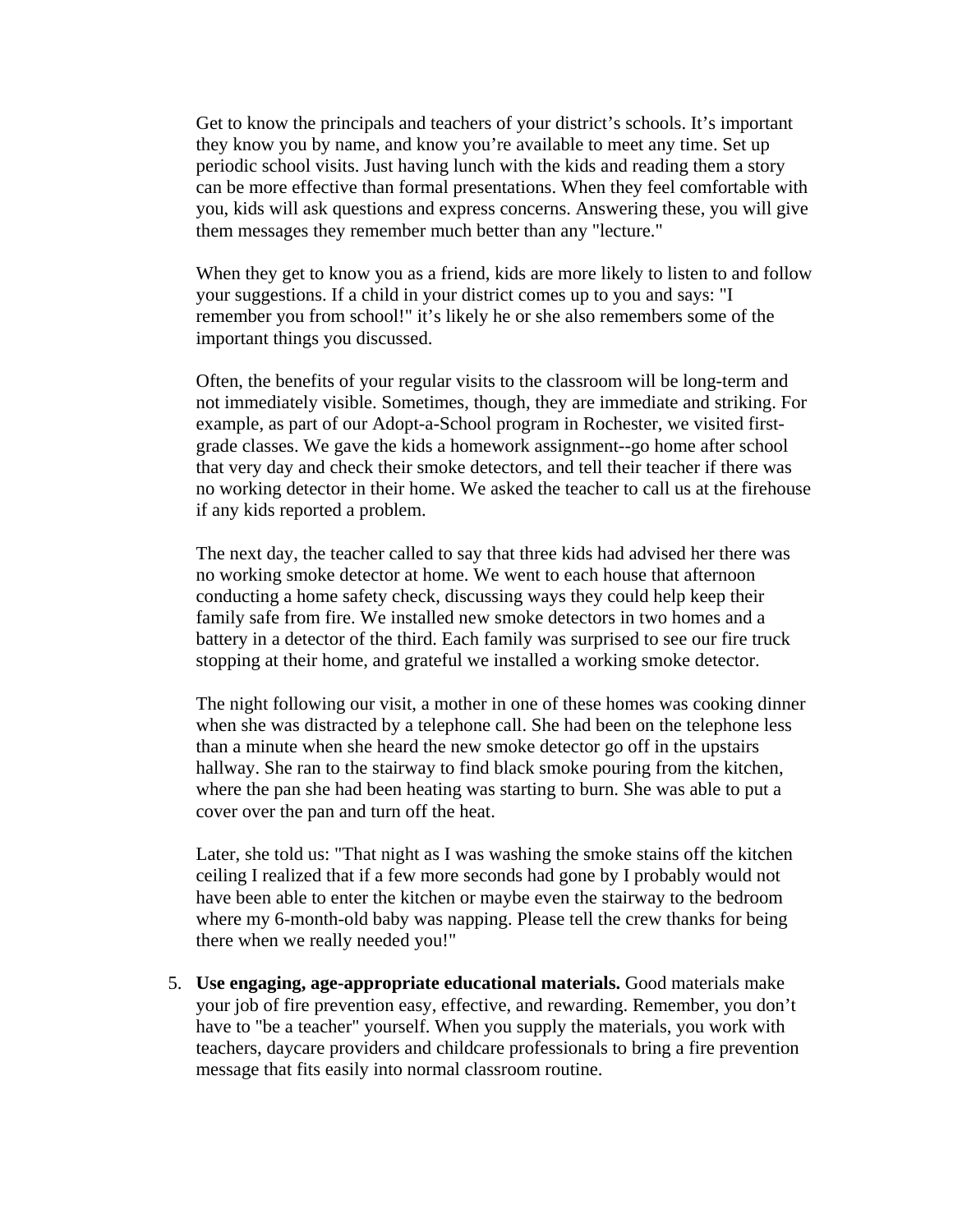For example, having a story read aloud is often part of the children's day. The teacher will be delighted to have you read them a story related to fire safety. Games, songs and puzzles are all familiar and enjoyable activities that can be used to deliver the fire prevention message.

You don't have to prepare a lesson plan yourself. Today, it's easy to find good materials to use in the classroom. Professionally developed and evaluated materials are already available. The BIC *play safe be safe! ®* Preschool Program (see sidebar), for example, has been shown to increase between 40% to 70% the number of preschool children who correctly answered questions about fire safety (e.g. what firefighters wear, and why; that they should go to the firefighter in a fire; and what to do if they find a match).

Give children things they can do, not just things they can't. Children love knowing they "have a job" to do to help keep their families safe, whether it's watching for matches and lighters left out, or making sure their parents check the smoke detector batteries twice a year. Reward these efforts with praise when they tell you what they've done at home.

## **NO SCARY STORIES**

What doesn't work? Scare tactics--pictures of burned buildings or tragic stories--can backfire. A child who is really scared may "shut down" and stop listening. And dire warnings lose their effectiveness if the child does play with fire afterward and nothing terrible happens immediately. Research shows that positive reinforcement and praise work better than threats and punishment.

Still not sure you can be a hero in the classroom? Just give it a try. When we started our Adopt-a-School program, many people who regularly risked their lives fighting fires hesitated to venture into a room full of first-graders! Now, they can't wait for their next visit.

As one experienced firefighter said: "Real friendships have developed among us, the teachers, and the kids. It's opened up lines of communication that make us so much more effective. It's incredibly rewarding."

~~~~~~~~~~~~~~~~~~~~~~~~~~~~~~~~~~~~~~~~~~~~~~~~~~~~~~~~~~~~~~~~~~

Fireproof Children is a national fire safety education and prevention center based in Rochester, New York. With BIC Corporation and others, Fireproof Children created the *play safe! be safe!®* PreSchool Program, a multimedia kit of activities, games, stories and songs which has been recognized for "best curriculum" by the National Association for the Education of Young Children. Fireproof Children and *play safe! be safe!* have received the National Fire Protection Association's Rolf H. Jensen Partners in Public Education Award. Fireproof Children recently received two grants from the National Association of State Fire Marshals to assist in its study of the nation's juvenile firesetter problem.